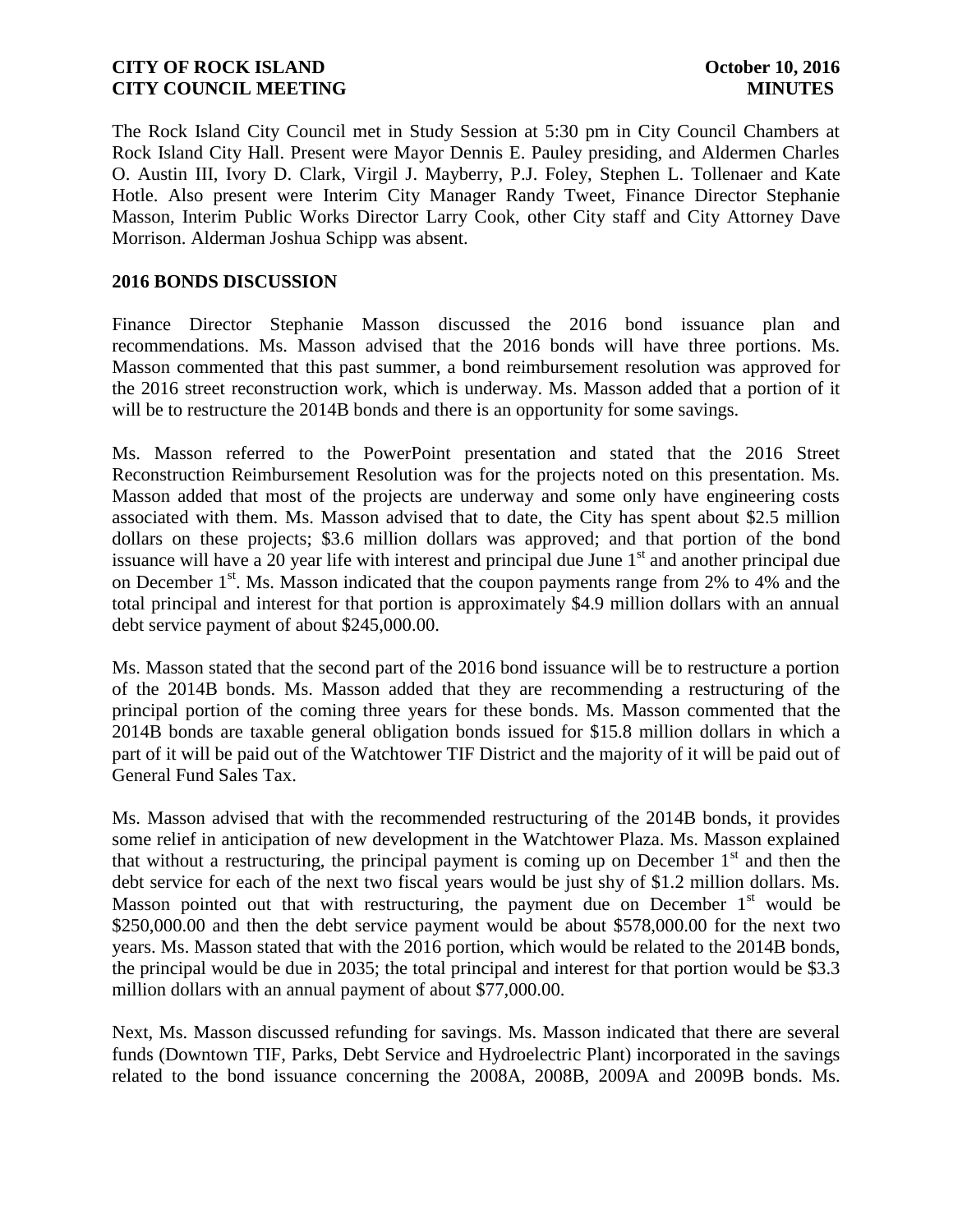Masson noted that the Downtown TIF expires in 2020 so the last debt service payments are in 2021 and that frees up a little over \$90,000.00 in debt service in the Downtown funds.

Ms. Masson reiterated that there are three parts to the 2016 bond issuance, which include; the 2016 street work; refinancing the principal portion of the next three years for the 2014B bonds; and refunding the 2008A, 2008B, 2009A and 2009B bonds for savings. Ms. Masson pointed out that by combining these three pieces in one bond issue, it will create some savings of economies of scale and issuance costs.

Ms. Masson discussed the timeline that Speer Financial provided in regards to the bond issuance. Ms. Masson stated that the bond ordinance is scheduled to come to Council next week for the first reading and the following week for the second reading. Ms. Masson added that they are preparing the preliminary official statement that would be issued in regards to these bonds and they are preparing for the ratings call with Moody's, which is scheduled for the week of October  $24<sup>th</sup>$ .

Council and Ms. Masson discussed the bond issuance as it related to the restructuring and refunding components concerning cost effectiveness. Council and Ms. Masson also discussed the 2014B bonds as it related to Watchtower Plaza concerning debt service payments and funding sources. Council further discussed the bond issuance.

## **WATER FILTER BUILDING UPDATE**

Interim Public Works Director Larry Cook provided a progress report to Council on the water filter building. Mr. Cook advised that they are finally beyond the 90% design phase for the facility.

Mr. Cook discussed the five primary objectives in regards to this project; the five major objectives discussed included; maintaining uninterrupted water supply to the citizens through the duration of construction; maintain the footprint within the existing facility fence line and not take up any park property; design for future capacity increases; maintain architectural aesthetics with existing pulsator building; and compare and assess alternatives for cost reductions.

Mr. Cook provided background information on the water filter building. Mr. Cook referred to the layout of the current site and stated that the filtration building is 108 years old. Mr. Cook noted that the building will be demolished upon completion of the new facility. Mr. Cook commented that it is a very tight site; it will be a tight squeeze to not only maintain the operation of the filtration building but to also maintain the structural integrity of the water tower on the site. Mr. Cook added that there are a lot of underground utilities currently there and most of them are being utilized, but some have been abandoned over the last several decades.

Mr. Cook stated that because of the fire protection law, a new Fire Department access road will have to be implemented to the north of the building. Mr. Cook added that this will help to keep a reduction in costs and not have to sprinkler the entire building; this is about a \$250,000.00 savings. It was noted that this access will be used during construction and it will then be paved afterwards for utilization by the Fire Department. Mr. Cook indicated that in the parking area to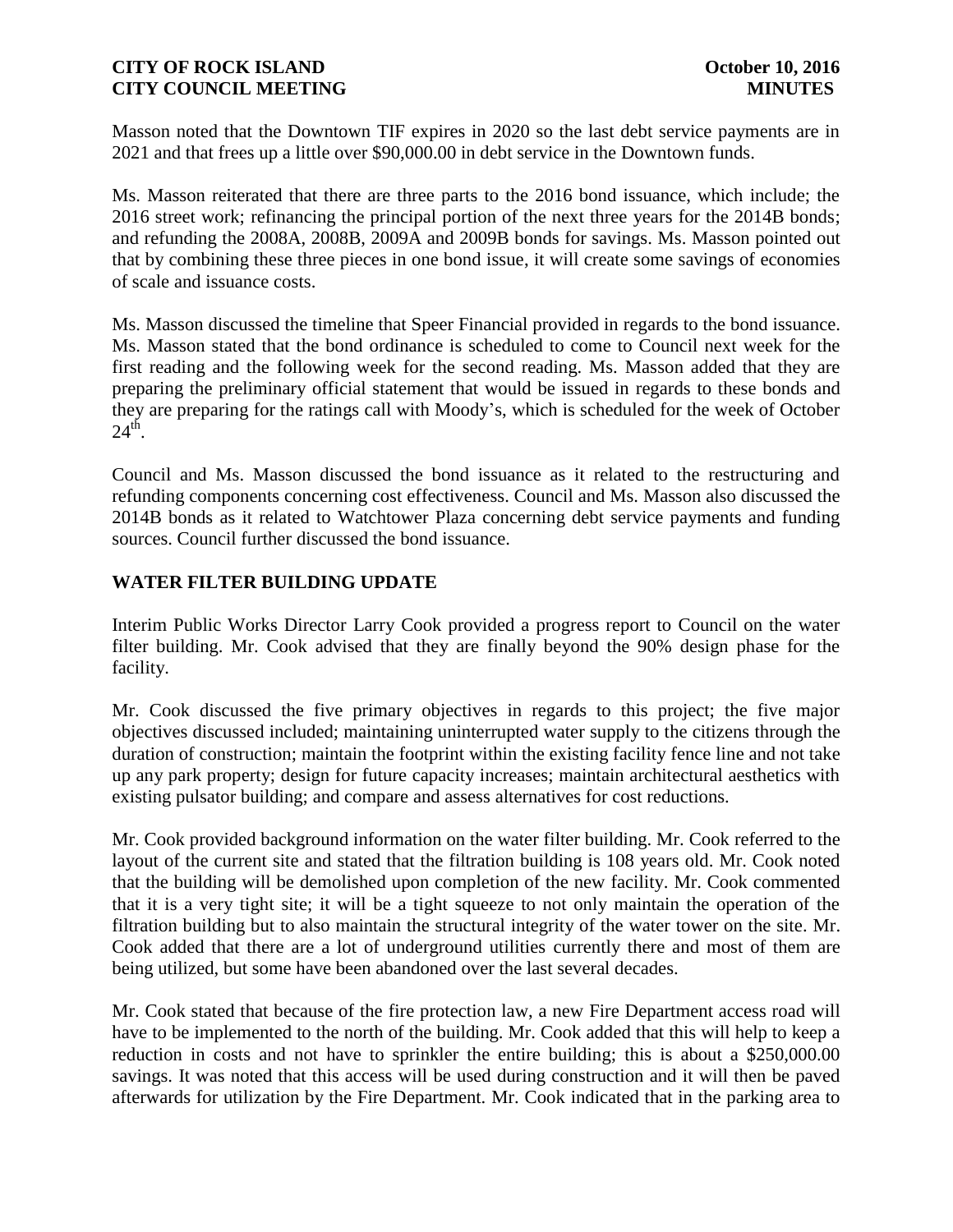the south where the recycling area is, it is being proposed to repurpose that area for general parking for employees of the water treatment plant. Mr. Cook commented that locations are currently being determined as alternatives for the recycling facility. Mr. Cook advised that during construction, there will be a portion of the reservoir park that will have to be utilized for a storage area for the oil that has to be removed. Mr. Cook further discussed this item. Mr. Cook also discussed the pictures of the site and how it will look from various directions.

Next, Mr. Cook discussed probable construction cost estimates. Mr. Cook stated that direct costs are about \$16 million dollars and include the building, materials and pumps. Other costs Mr. Cook discussed included; indirect costs including permits, insurance and bonds at \$900,000.00; contractor's general conditions at \$3.7 million dollars; and a 15% contingency of the entire project at \$3.1 million dollars. Mr. Cook stated that it is about a \$23.7 million dollar project. Mr. Cook added that the escalation to midpoint of construction is about \$1.3 million dollars and the total of probable construction costs is approximately \$25 million dollars. Mr. Cook explained that this is only at 60% of probable construction costs; they are still working on the 90% costs. Mr. Cook added that some of these costs may be reduced. Mr. Cook also discussed alternative bid items and costs.

Next, Mr. Cook discussed the timeline for the project, which began in 2012. Mr. Cook commented that they started with the design work in December of 2015 and they were at 90% of the design work in July of this year. Mr. Cook advised that they are anticipating going out for bid in November to January once approval has been received from the EPA. Mr. Cook added that construction will start in March of 2017.

Mr. Cook then showed a 3-D video walkthrough of the building. Mr. Cook commented that this is a general concept of what the building is going to look like.

Council discussed Mr. Cook's presentation as it related to technology in reference to standards and reliability concerning the new water filter building. Council further discussed the presentation.

## **ADJOURNMENT**

A motion made by Alderman Tollenaer and seconded by Alderman Clark to adjourn the meeting carried by the following Aye and No vote. Those voting Aye being; Alderman Austin, Alderman Clark, Alderman Mayberry, Alderman Foley, Alderman Tollenaer and Alderman Hotle; those voting No, none. The meeting was adjourned at 6:03 pm.

 $\overline{\phantom{a}}$  , and the contract of the contract of the contract of the contract of the contract of the contract of the contract of the contract of the contract of the contract of the contract of the contract of the contrac

Aleisha L. Patchin, City Clerk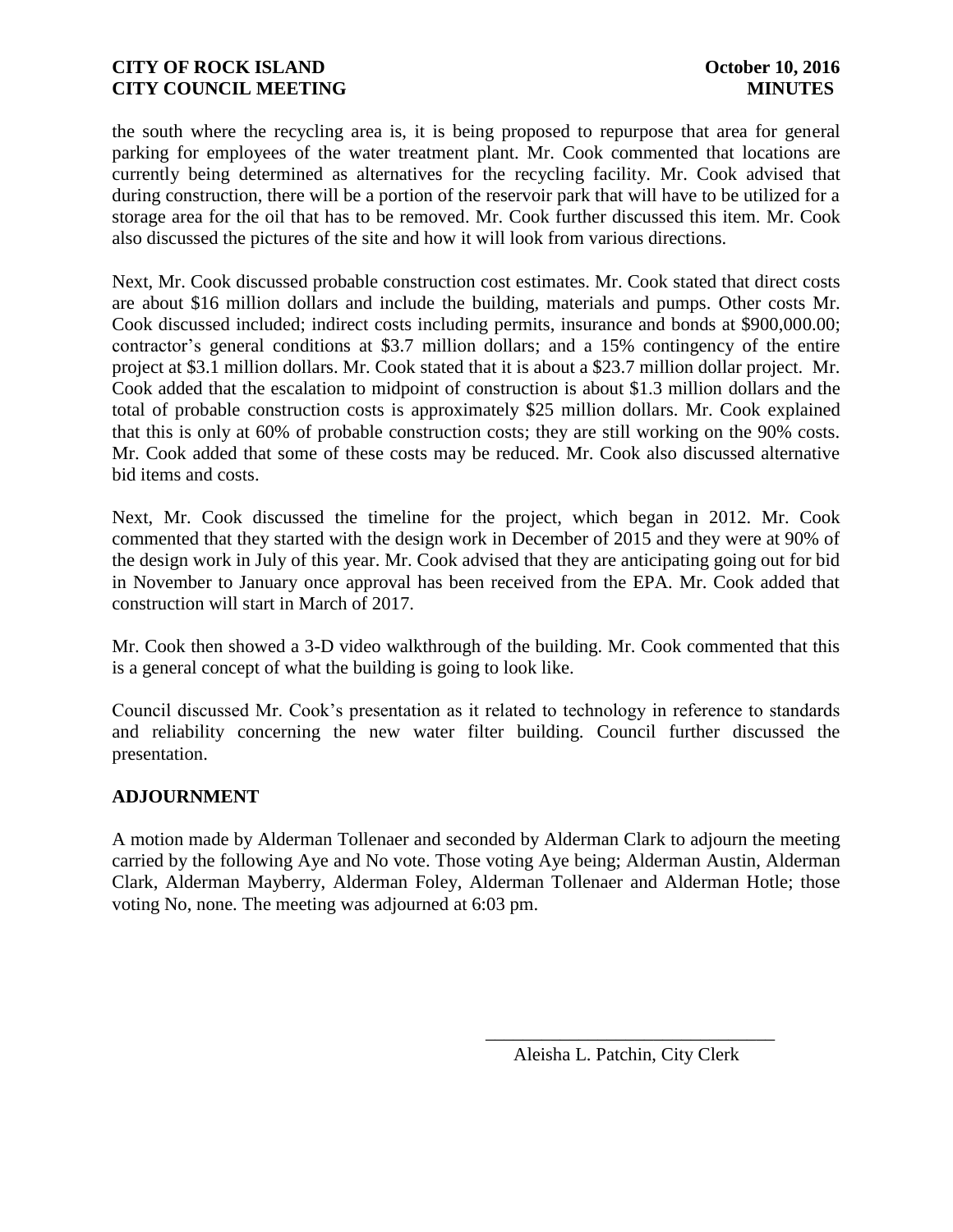Rock Island City Council met in regular session at 6:45 pm in Council Chambers of Rock Island City Hall. Present were Mayor Dennis E. Pauley presiding, and Aldermen Charles O. Austin III, Ivory D. Clark, Virgil J. Mayberry, P.J. Foley, Stephen L. Tollenaer, Kate Hotle and Joshua Schipp. Also present were Interim City Manager Randy Tweet and City Attorney Dave Morrison.

#### Introductory Proceedings

Mayor Pauley called the meeting to order and led in the Pledge of Allegiance. Alderman Mayberry gave the Invocation.

### Agenda Item #5 **Minutes of the meeting of October 3, 2016.**

A motion was made by Alderman Foley and seconded by Alderman Clark to approve the Minutes of the meeting of October 3, 2016 as printed. The motion carried by the following Aye and No vote; those voting Aye being; Alderman Austin, Alderman Clark, Alderman Mayberry, Alderman Foley, Alderman Tollenaer, Alderman Hotle and Alderman Schipp; those voting No, none.

Agenda Item #6 **Update Rock Island by Mayor Pauley.** 

**Firefighter Story Time** – Mayor Pauley stated that October  $9<sup>th</sup>$  through the 15<sup>th</sup> is Fire Prevention week. On Wednesday, October 12, 2016 from 10:30 am to 11:30 am, the Southwest Branch Library and the Fire Department will come together and treat kids to firefighter stories, songs, crafts and the chance to see a real fire truck and meet firefighters. Please call (309) 732- 5338.

**Thursday Night GROOVE Music Series** – Mayor Pauley commented that Schwiebert Riverfront Park will host its last Thursday Night GROOVE concert this year on Thursday, October 13, 2016 with Machine Gun Willie. Get ready for some Rock N' Roll, Blues and music from the 60's to the 90's. Presented by Rock Island Happy Joe's and the Park and Recreation Department. The Mayor commented that the event is free admission and open from 6:00 pm to 8:30 pm with food and drink for purchase.

**Laura's Legacy – Fall Harvest Celebration ALS Benefit Concert** – A family friendly day of live music, food and fun to benefit the ALS division of the Muscular Dystrophy Association of Iowa and Western Illinois. Mayor Pauley advised that on October 15, 2016 from 2:00 pm to 8:00 pm, Schwiebert Riverfront Park will hold the event. Ten dollars cash admission at the gate while kids under 12 are free with paid adult. Come celebrate a good cause. For more information, please call (309) 732-7275.

**Police & Community Crime Prevention** – Mayor Pauley stated that the City of Rock Island's Police Department is holding a community meeting to strengthen existing partnerships with the citizens of Rock Island. Join the discussion on October 19, 2016 from 6:00 pm to 7:00 pm at the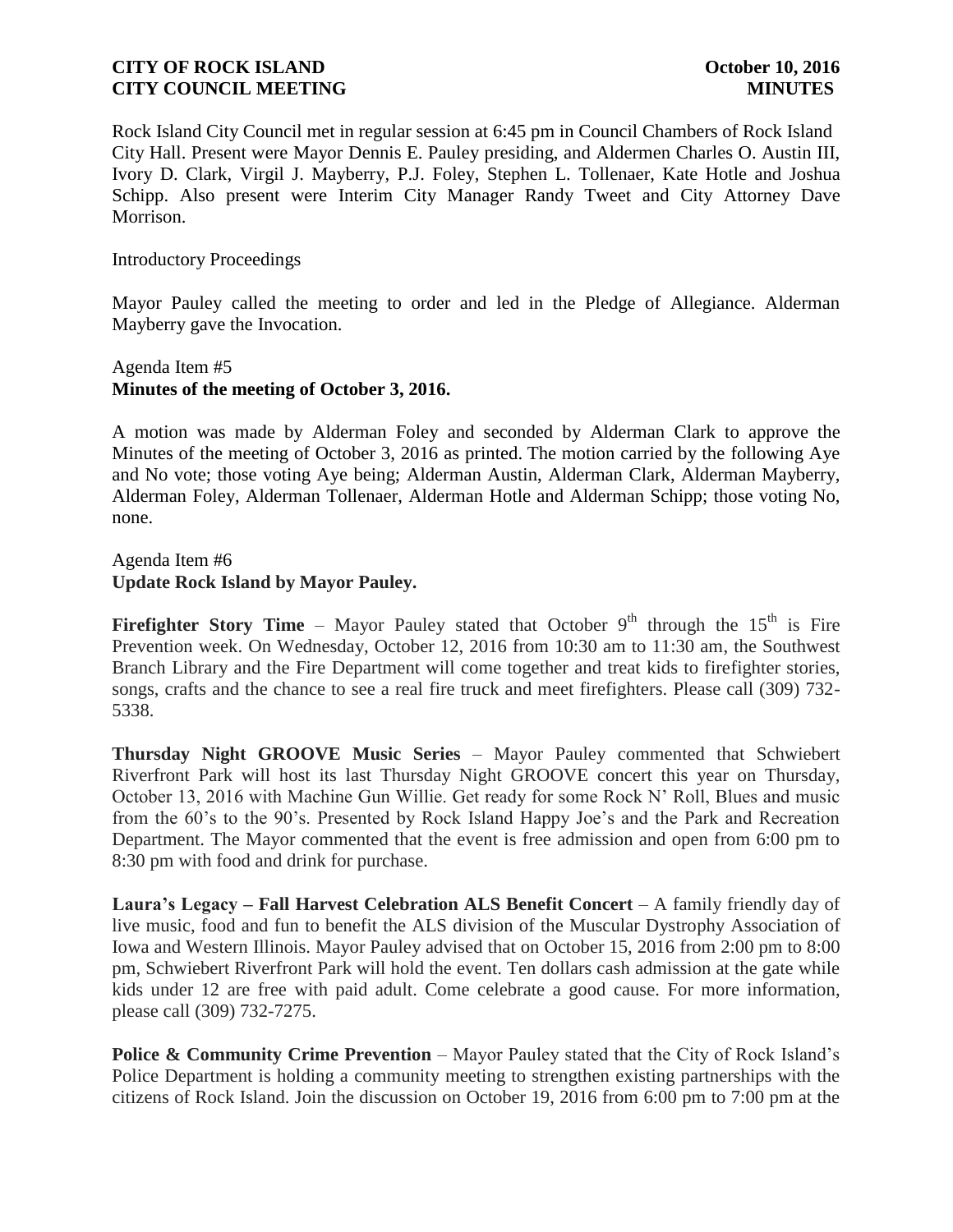Police Department (1212  $5<sup>th</sup>$  Ave) to look for ways to prevent crime and improve the department's services to citizens. For more information, please call (309) 732-2677.

**Hug-A-Book, Play-A-Book** – Play and learning go together for preschoolers, so join us at the Main Library to help create young readers with play activities designed to grow your preschooler's mind. Ages five and under are encouraged to join on October 19 from 3:00 pm to 5:00 pm. Mayor Pauley stated that the event is free and is sponsored by the Merrill Harris fund of the Rock Island Public Library Foundation.

#### Agenda Item #7 **Presentation of the 2016 Labor Day Parade Awards.**

Grace Shirk, a member of the Labor Day Parade Advisory Board and Mayor Pauley stepped to the podium for the Presentation of the 2016 Labor Day Parade Awards.

Ms. Shirk stated that this year's parade had over 140 entries along with seven sponsored musical groups. Ms. Shirk thanked everyone involved with the parade for making it safe and successful. It was noted that "We Love Rock Island" was the parade theme. Ms. Shirk then commented on the highlights of the parade.

Ms. Shirk along with Mayor Pauley presented the 2016 Labor Day Parade Awards to the winning recipients.

The following are the winners of the 2016 Labor Day Parade Awards:

The Citizen's Choice Award winners were selected by various citizens watching the parade. The winners included; Society of Italian Americans, Knights of Columbus Allouez Council 658, Denkmann Elementary School, Close & Company 1946 Fire Truck, Factory of Fear and New Windsor Drill Team.

The Council's Choice Award winners included; Blackhawk Bank & Trust, Rock Island Animal Hospital, Rock Island Horticultural Club, Longfellow Liberal Arts Elementary School, Terror at Skellington Manor, 1926 International Fire Truck and Quad Cities 50's Friends.

The 175<sup>th</sup> Anniversary Float was the winner of the Parade Committee's Choice Award. Two Rivers United Methodist Church received the Marshal's Choice Award for the best theme-related entry, and the Black Family was the recipient of the Mayor's Cup Winner. All winners had their pictures taken with the Mayor.

Mayor Pauley congratulated all of the winners and everyone involved with the parade.

#### Agenda Item #8

# **A Special Ordinance regulating parking on private property located at 1625 11th Street.**

It was moved by Alderman Tollenaer and seconded by Alderman Foley to consider, suspend the rules and pass the ordinance. The motion carried by the following Aye and No vote; those voting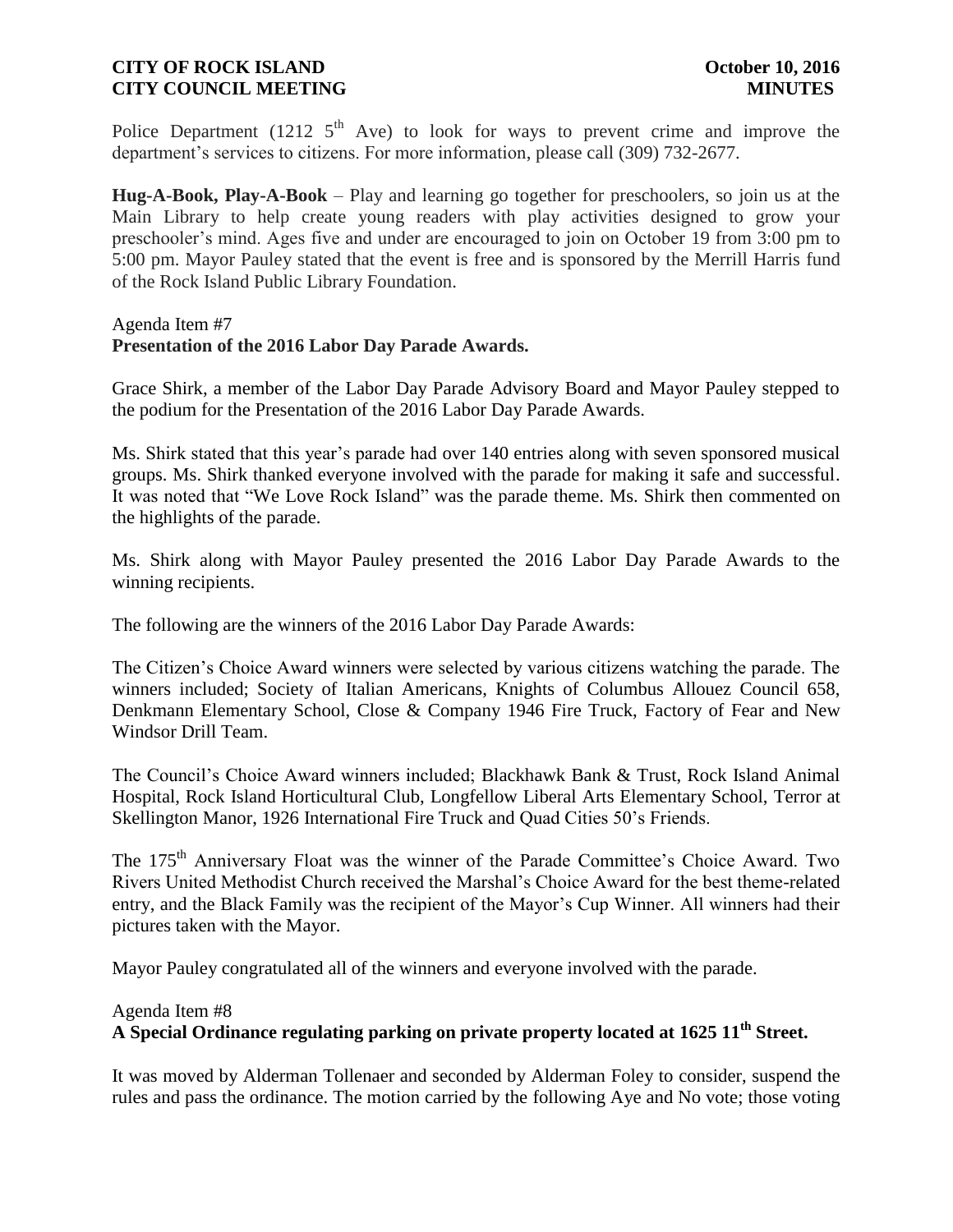### **CITY OF ROCK ISLAND CITY OF ROCK ISLAND CITY COUNCIL MEETING MINUTES**

Aye being; Alderman Austin, Alderman Clark, Alderman Mayberry, Alderman Foley, Alderman Tollenaer, Alderman Hotle and Alderman Schipp; those voting No, none.

## Agenda Item #9 **CLAIMS**

It was moved by Alderman Hotle and seconded by Alderman Foley to accept the following reports and authorize payments as recommended. The motion carried by the following Aye and No vote; those voting Aye being; Alderman Austin, Alderman Clark, Alderman Mayberry, Alderman Foley, Alderman Tollenaer, Alderman Hotle and Alderman Schipp; those voting No, none.

a. Report from the Information Technology Department regarding payment in the amount of \$32,995.00 to Azteca Systems, Inc. of Sandy, UT for the Cityworks System annual update and support maintenance.

b. Report from the Public Works Department regarding payment in the amount of \$18,707.60 to Brandt Construction Company of Milan, IL for an emergency sanitary sewer and sewer lateral repair at  $520\,24^{\text{th}}$  Avenue.

Agenda Item #10

## **Claims for the week of September 30 through October 6 in the amount of \$305,874.57.**

It was moved by Alderman Austin and seconded by Alderman Tollenaer to allow the claims. The motion carried by the following Aye and No vote; those voting Aye being; Alderman Austin, Alderman Clark, Alderman Mayberry, Alderman Foley, Alderman Tollenaer, Alderman Hotle and Alderman Schipp; those voting No, none.

## Agenda Item #11

## **Purchase Card Claims for the month of September in the amount of \$62,980.36.**

Alderman Foley moved and Alderman Tollenaer seconded to approve the purchase card claims. The motion carried by the following Aye and No vote; those voting Aye being; Alderman Austin, Alderman Clark, Alderman Mayberry, Alderman Foley, Alderman Tollenaer, Alderman Hotle and Alderman Schipp; those voting No, none.

#### Agenda Item #12

**Report from the Community and Economic Development Department regarding an amended Illinois Quad City Enterprise Zone Intergovernmental Agreement for the City to join the enterprise zone.**

It was moved by Alderman Foley and seconded by Alderman Hotle to approve the amended agreement as recommended and authorize the Mayor to execute the contract documents.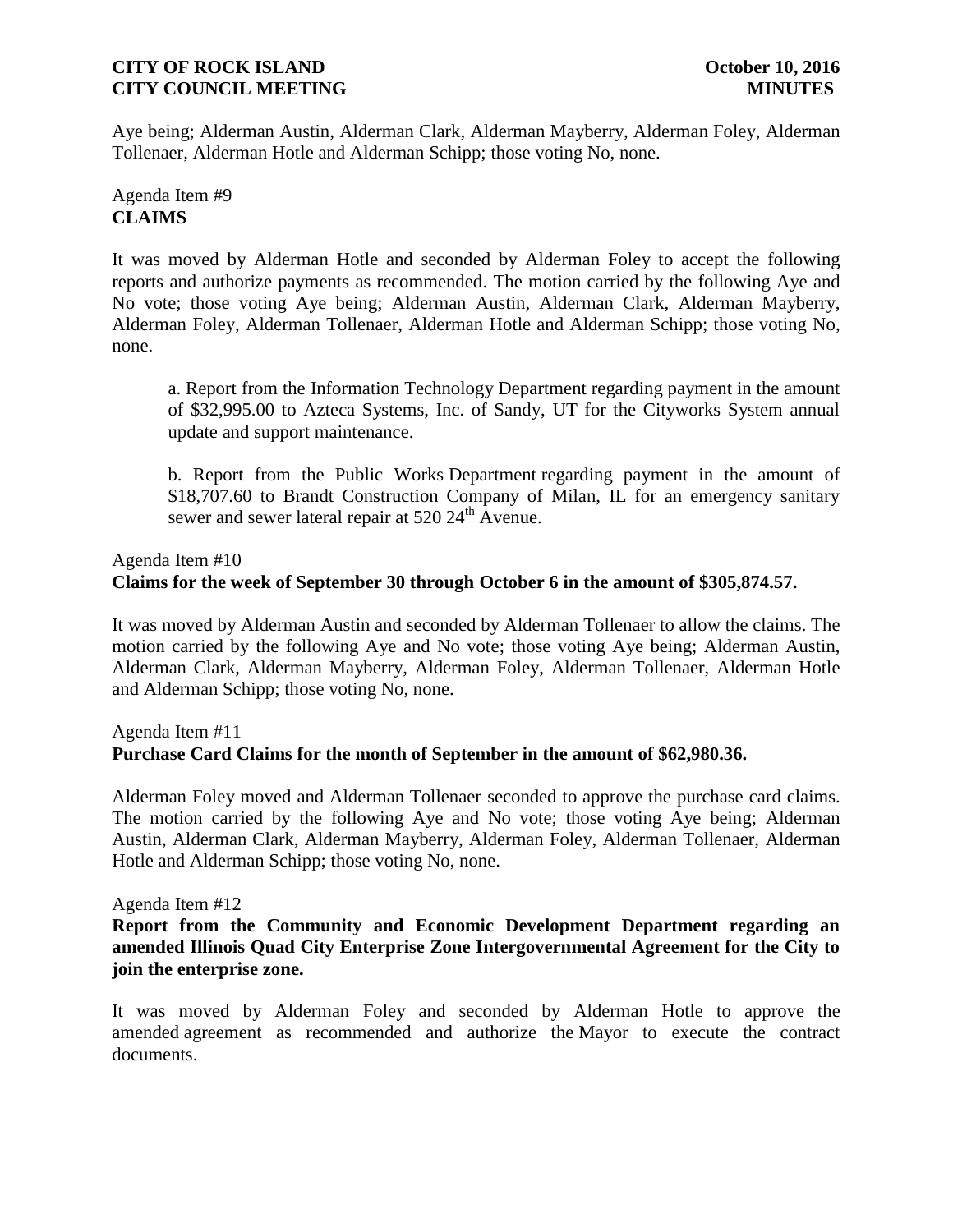### **CITY OF ROCK ISLAND CITY OF ROCK ISLAND CITY COUNCIL MEETING MINUTES**

Discussion followed. Alderman Schipp inquired upon Interim City Manager Randy Tweet to explain this item.

Mr. Tweet advised that the enterprise zone expired this summer and the City is looking to join the Quad Cities Enterprise Zone, which are the cities on the Illinois side. Mr. Tweet stated that it was originally passed earlier this year; there is some amended language that all of the other cities have agreed to and the City needs to do it.

Alderman Schipp stated that the enterprise zone gives certain economic advantages for businesses to relocate or expand in certain areas. Mr. Tweet commented that typically, it is a sales tax rebate for building materials.

Alderman Hotle stated that this is a good opportunity to partner with our neighboring cities. Alderman Hotle further discussed this item.

After discussion, the motion carried by the following Aye and No vote; those voting Aye being; Alderman Austin, Alderman Clark, Alderman Mayberry, Alderman Foley, Alderman Tollenaer, Alderman Hotle and Alderman Schipp; those voting No, none.

#### Agenda Item #13

**Report from the Community and Economic Development Department regarding the hiring of consultants for analyzing Millennia Housing Development's request to establish two project specific TIF's (one for Century Woods and one for Heather Ridge), recommending Kane, McKenna & Associates.**

Alderman Mayberry moved to table Agenda Item 13, Alderman Foley seconded. The motion carried by the following Aye and No vote; those voting Aye being; Alderman Austin, Alderman Clark, Alderman Mayberry, Alderman Foley, Alderman Tollenaer, Alderman Hotle and Alderman Schipp; those voting No, none.

#### Agenda Item #14

### **Report from the Police Department regarding the hours for Halloween Trick or Treat, recommending Monday, October 31, 2016 from 5:00 pm to 8:00 pm in the City of Rock Island.**

It was moved by Alderman Foley and seconded by Alderman Hotle to approve the Trick or Treat hours as recommended. The motion carried by the following Aye and No vote; those voting Aye being; Alderman Austin, Alderman Clark, Alderman Mayberry, Alderman Foley, Alderman Tollenaer, Alderman Hotle and Alderman Schipp; those voting No, none.

#### Agenda Item #15

**Report from the Public Works Department regarding a request from William Clay, owner of 2035 9th Street to install a handicap ramp and platform within the 21st Avenue right-ofway at 2035 9th Street.**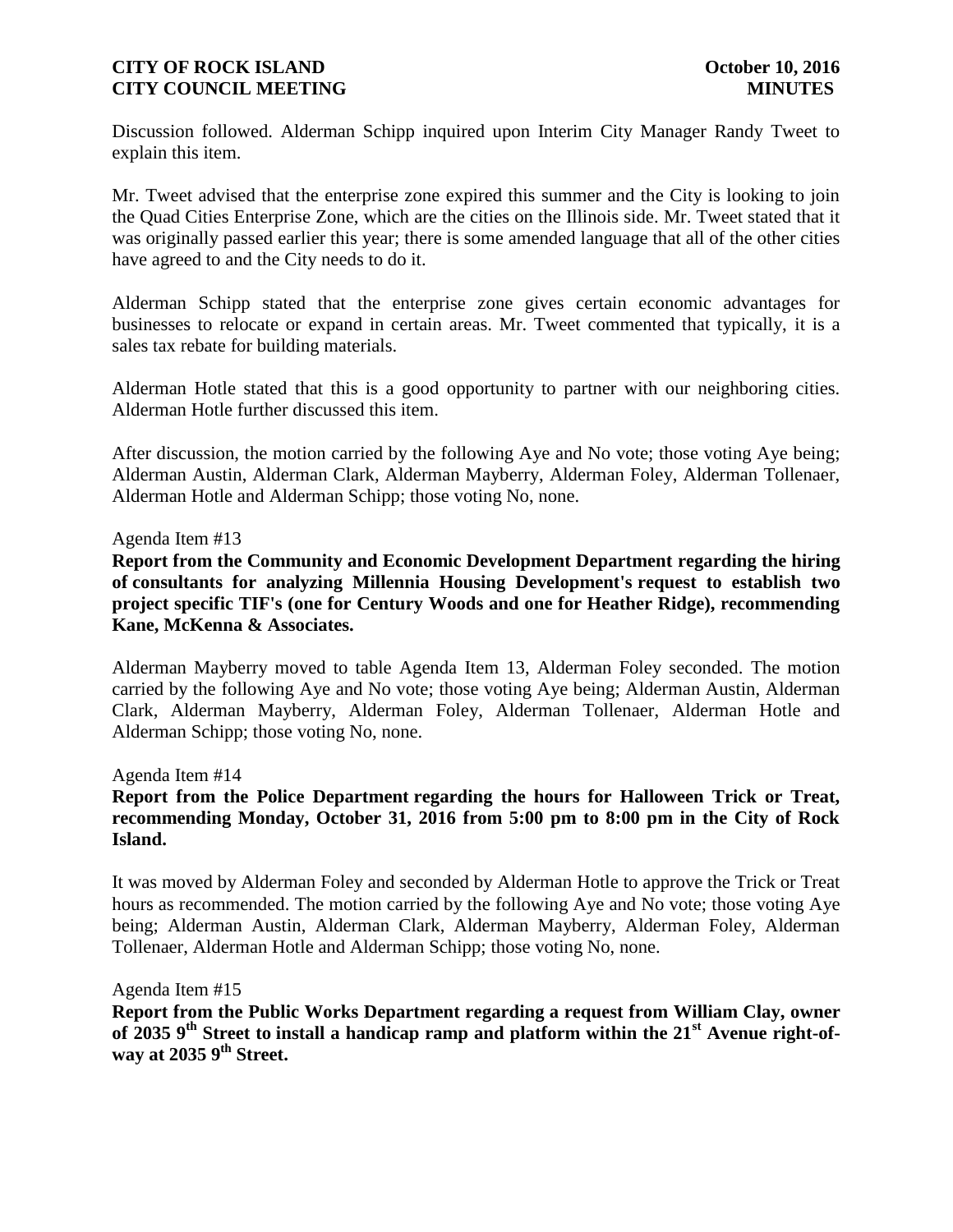### **CITY OF ROCK ISLAND CITY OF ROCK ISLAND CITY COUNCIL MEETING MINUTES**

Alderman Foley moved and Alderman Hotle seconded to approve the request as recommended, subject to providing proof of insurance and a recordable agreement.

Discussion followed. Alderman Foley stated that some time ago, a rezoning was approved for this property; it is great to see that Mr. Clay is on his way to opening up a restaurant in the  $3<sup>rd</sup>$ Ward right across from the 2<sup>nd</sup> Ward. Alderman Foley added that he and Alderman Mayberry are excited because Mr. Clay took a dilapidated property that was empty and decided to fix it up.

After discussion, the motion carried by the following Aye and No vote; those voting Aye being; Alderman Austin, Alderman Clark, Alderman Mayberry, Alderman Foley, Alderman Tollenaer, Alderman Hotle and Alderman Schipp; those voting No, none.

### Agenda Item #16 **Report from the Mayor regarding a reappointment to the Airport Authority Board**.

It was moved by Alderman Hotle and seconded by Alderman Schipp to approve the reappointment as recommended. Alderman Foley stated that he would be abstaining from this item.

Alderman Hotle commented that the person being reappointed is Alderman Foley's wife. Alderman Hotle added that Molly Foley is doing an excellent job of representing the City of Rock Island on this board.

After comments, the motion carried by the majority vote of six (6) in favor with one (1) Alderman abstaining.

Molly Foley was reappointed to the Airport Authority Board for a five year term expiring in November 2021.

Agenda Item #17

**Report from the City Clerk regarding a request from John Norris of J & M Displays for a pyrotechnic display permit for fireworks to be held on Saturday, October 15, 2016 at approximately 8:30 pm at the Quad City Hindu Temple located at 9801 14th Street West, Rock Island, IL.**

Alderman Foley moved and Alderman Hotle seconded to approve the request as recommended, and temporarily waive Article I of Chapter 10: Sec. 10-9 (a) of the Code of Ordinances to allow for the issuance of a pyrotechnic display permit and authorize the Fire Marshal to issue the permit. The motion carried by the following Aye and No vote; those voting Aye being; Alderman Austin, Alderman Clark, Alderman Mayberry, Alderman Foley, Alderman Tollenaer, Alderman Hotle and Alderman Schipp; those voting No, none.

#### Agenda Item #18

**Report from the City Clerk regarding a request from Augustana College's student radio station (WAUG) for a Sound Amplification Permit for Saturday, October 22, 2016 from 9:00 pm to midnight for a concert in the lower quad at Augustana College**.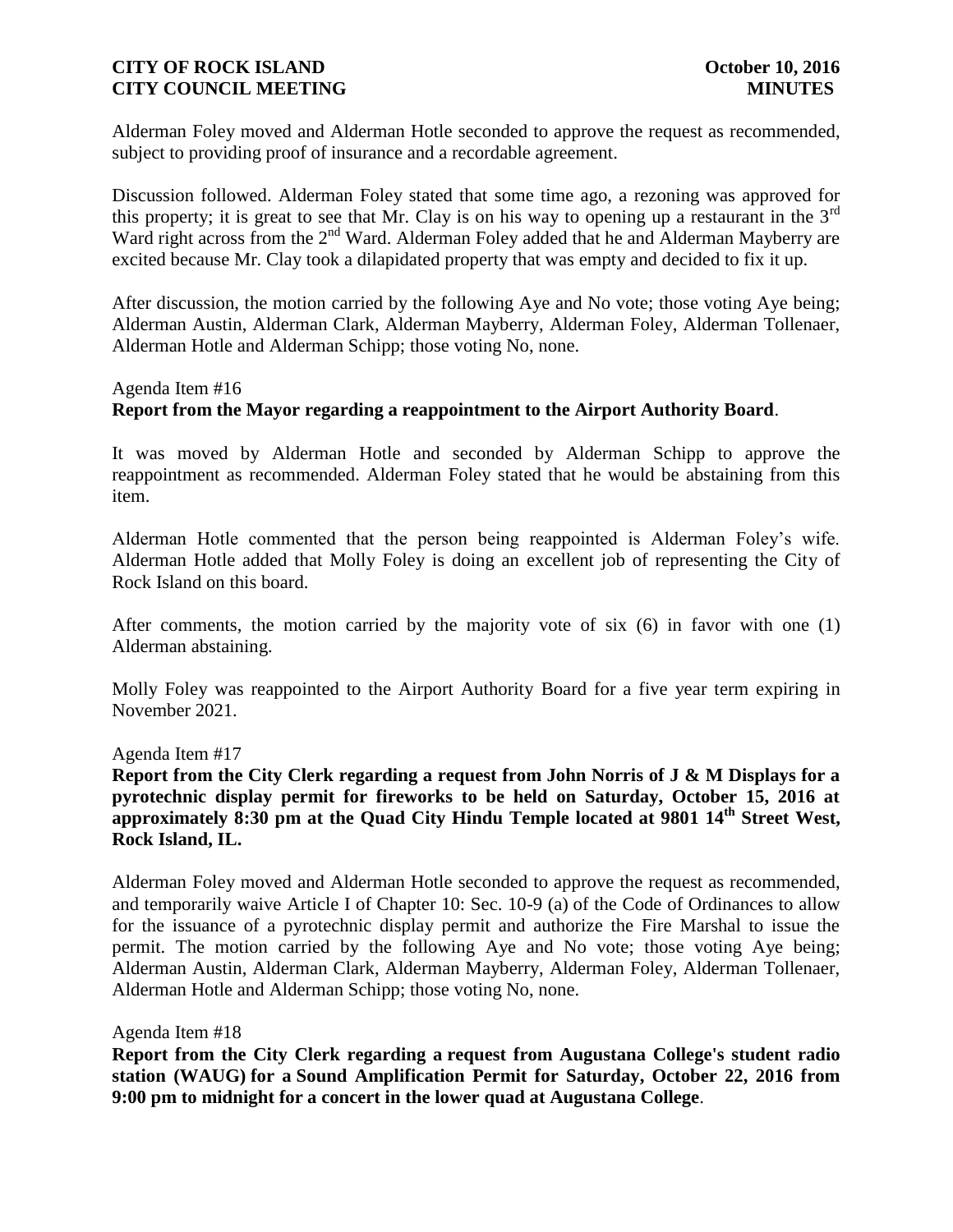It was moved by Alderman Foley and seconded by Alderman Clark to approve the sound amplification permit as recommended. The motion carried by the following Aye and No vote; those voting Aye being; Alderman Austin, Alderman Clark, Alderman Mayberry, Alderman Foley, Alderman Tollenaer, Alderman Hotle and Alderman Schipp; those voting No, none.

#### Agenda Item #19

**Report from the City Clerk regarding a request from Laborspace at 311 21st Street and Rozz-Tox at 2108 3rd Avenue to have outdoor entertainment on their adjoining properties, and a request to sell alcohol outside in the demarcated area for their event to be held on Sunday, October 16, 2016 from 10:00 am to 6:00 pm**.

Alderman Hotle moved and Alderman Schipp seconded to approve the requests for outdoor entertainment and outdoor alcohol as recommended, subject to complying with all liquor license regulations and subject to being closed down early if noise complaints are received.

Alderman Hotle thanked the gentlemen that are putting on the event. Alderman Hotle stated that this is an area of the downtown where sometimes people don't think of it as having lively things going on. Alderman Hotle encouraged everyone to attend the event.

After comments, the motion carried by the following Aye and No vote; those voting Aye being; Alderman Austin, Alderman Clark, Alderman Mayberry, Alderman Foley, Alderman Tollenaer, Alderman Hotle and Alderman Schipp; those voting No, none.

Agenda Item #20 **Other Business.**

Alderman Austin stated that no one has an excuse not to vote because they can vote right now at the County office building and other remote sites will become available during the next four weeks.

Alderman Austin reminded everyone of his upcoming ward (community) meeting, which is a week from tomorrow night. Alderman Austin stated that it will be held in the community room at the police station from 6:30 pm to 8:00 pm. Alderman Austin added that if anyone wants to be there at 5:30 pm, a behind the scenes look inside the more secure spaces of the police station will be offered. Alderman Austin commented that another tour will be held after the ward meeting.

Alderman Austin inquired upon Library Director Angela Campbell to say a few words on the upcoming event to be held at the Rock Island Public Library. Ms. Campbell advised that once a year, the Rock Island Public Library Foundation has a huge party called Food for Thought. Ms. Campbell stated that the theme for this year is Grow Your Love of Reading. Ms. Campbell added that the event will be held on Thursday, November  $10^{th}$  from 5:00 pm to 7:30 pm and tickets are \$40.00 per person. Ms. Campbell indicated that there will be wine and beer tasting along with numerous food stations, live music and a silent auction. Ms. Campbell further discussed this event.